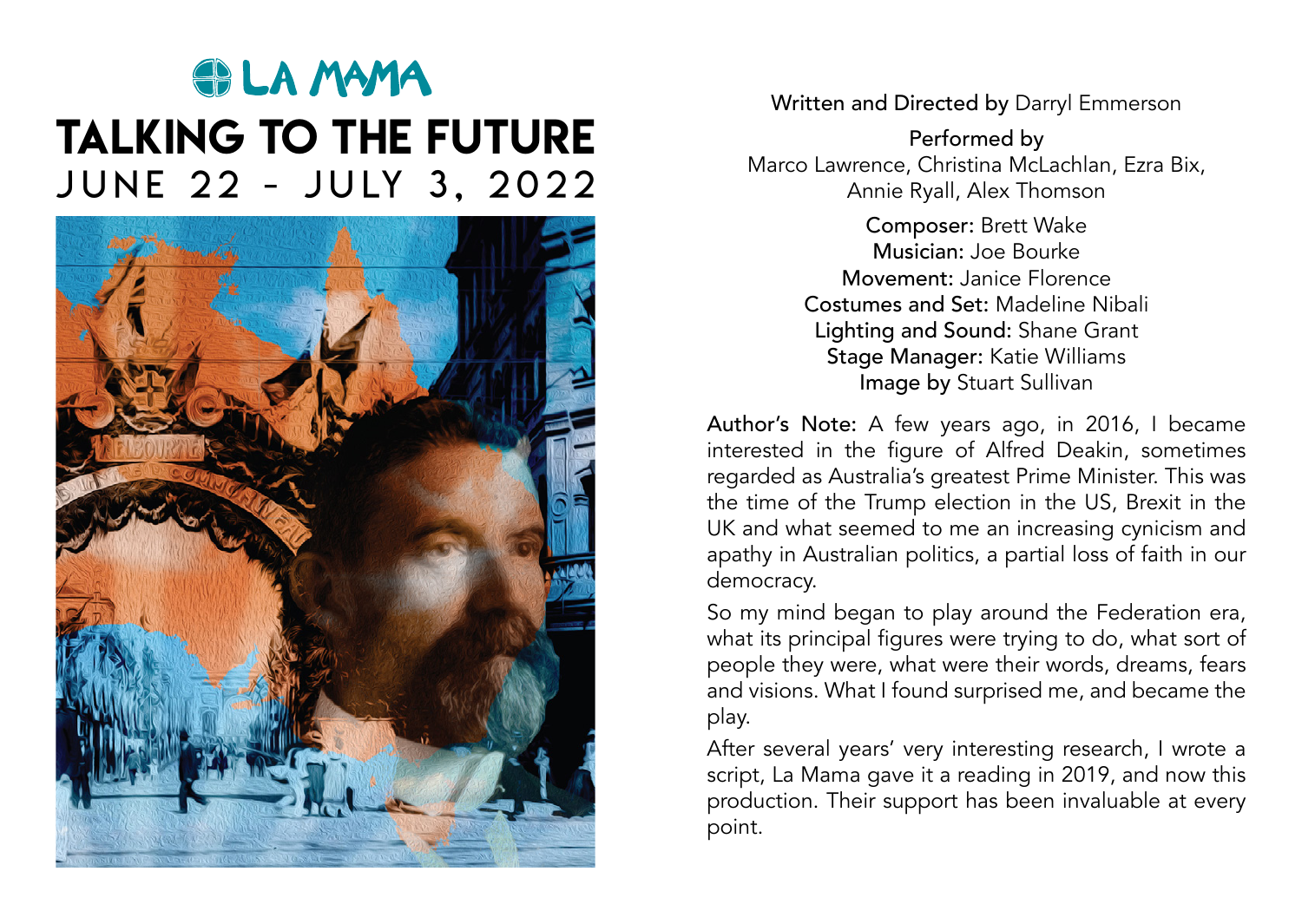Alex Thomson - Herbert Payne, Walter Murdoch An actor, writer and director, Alex enjoys a mix of screen and stage work. Recent acting credits include 'Empathy Training' at La Mama, and independent films 'Dan & Jan Make Plans for Japan' and 'High Country Quiet'. As director, his short 'The Quirky Best Friend' screened at Flickerfest in Sydney and Melbourne, and a new short 'They Will Know' has recently been completed.

# Annie Ryall - Elizabeth Armstrong

Annie's theatrical career was born in the fertile milieu of 70s Melbourne while neglecting her Arts degree. She has written and performed in theatre from Beckett to Hibberd, at La Mama, Playbox and the Flying Trapeze. Her most recent original work was 'Uploading the Goddess'. Find her at: [www.writingbackwards.net](http://www.writingbackwards.net)

# Brett Wake - Composer

Along with degrees in BA Mus (Sydney) and Contemporary Music Technology (Latrobe), Brett has many years' experience as pianist, composer, band leader, teacher, accompanist and arranger. Credits include playing in Bop Til You Drop (R&B revival), jazz ensembles, backing bands such as the Reels, children's theatre and scores for independent theatre and film productions. Recently he has been working to help homeless people and develop affordable housing solutions across Australia, including some very remote locations. Hear Brett's music on Sound Cloud and other (non-exploitative) streaming platforms.

# Christina McLachlan - Ivy Deakin

A graduate of The Neighborhood Playhouse School of the Theatre, New York, Christina's film and TV credits include 'Neighbours', 'The Proposal' (dir. Ben Whimpey) and 'Under the Surface' (dir. Becky Bouchier). Theatre credits include 'In the Mens' (La Mama), 'Appropriate Kissing for All Occasions' (Melbourne Fringe) and a continuing regional tour of 'The Truth Is Longer Than a Lie' (Kieran Carroll).

# Darryl Emmerson - Writer/ Director

Darryl's plays have been staged and broadcast throughout Australia, and both The Pathfinder and Martin and Gina were Green Room-nominated. Associate Editor of [www.](http://www.pendulumpapers.com) [pendulumpapers.com,](http://www.pendulumpapers.com) he has also taught playwriting at RMIT and performed widely as a singer on stage, record and television. Directing credits include Ibsen's 'Ghosts' (Open Stage), 'A Hero of the People' (La Mama), and his play 'I Write What I See', about Christina Stead. He has a particular interest in Australian biography.

## Ezra Bix - George Reid

A graduate of NIDA, Ezra has performed in Australia, England, the US, Canada, and throughout Asia. He has toured in 'Yes, Prime Minister' with Philip Quast, 'The Club' with John Wood, and 'The Last Confession' with David Suchet. Recently featured in 'Clickbait' for Netflix, his other recent theatre roles include Sir John Monash in 'Monash in Love & War', and Dr Faustus in 'Wittenburg'.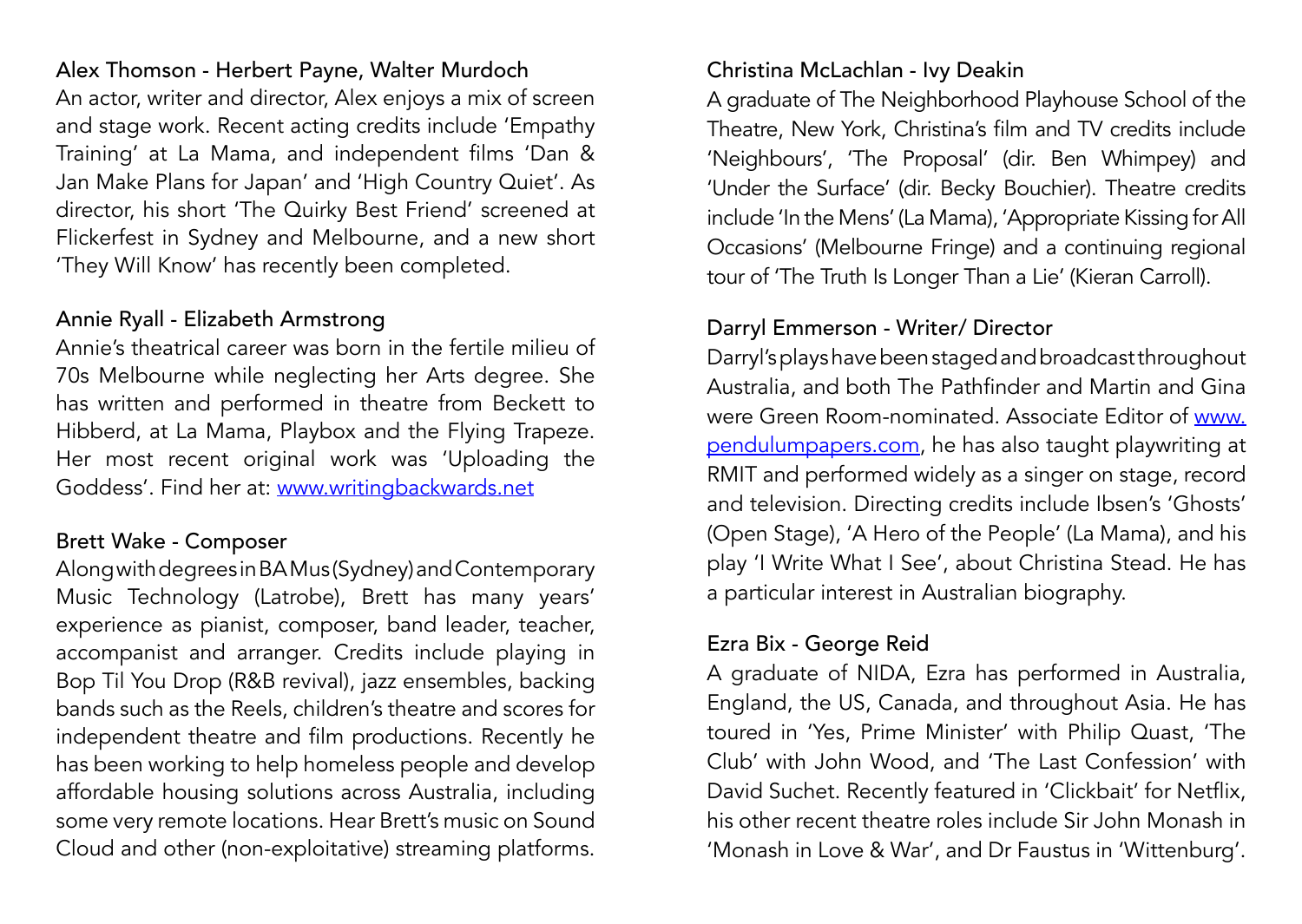#### Janice Florence - Choreographer

Janice has been involved for over 35 years in theatre, dance and human movement. The Artistic Director of Weave Movement Theatre, comprising disabled and non-disabled performers for 25 years, she was the inaugural recipient of the Australia Council Award for Disability Arts-Established Artist in 2019.

#### Joe Bourke - Piano

An Honours graduate of the Conservatorium of Music at the University of Melbourne, Joe has performed throughout Australia and abroad. When he is not performing, Joe enjoys collaborating with other musicians as a composer, arranger and accompanist.

# Madeline Nibali - Costumes and Set

Madeline has always sewn, built, painted, or learnt whatever skills were required to realise her creative visions. Credits include La Mama's 2021 'Voyagers', Salty Theatre's 'Voldemort and the Teenage Hogwarts Musical Parody', costume making for Australian Contemporary Opera Company's 'Alice's Adventures in Wonderland', and more. She has a Masters of Design for Performance from VCA, making her a qualified master of disguise.

#### Marco Lawrence - Alfred Deakin

Since 1990's 'Legend of the Self-Sufficient Child' Marco has appeared in many plays and readings at La Mama, including 'Jobs R Us' and 'The Good Person of Szechuan'. Film credits include 'Some Happy Day', 'The Knowing', 'The Tender Hook', on television 'City Homicide', 'Tangle', 'Rush', 'Satisfaction', 'Blue Heelers', 'Stingers', 'Neighbours', and 'Miss Fisher', and for the Melbourne Fringe in '3XY Or I Die'. He is looking forward to all things Deakin as he prepares to talk to the future.

# Shane Grant - Lighting Designer

A VCA graduate, Shane has designed more than 500 shows. An artistic director with Metanoia theatre, he has also toured the world; operated venues; written, performed, produced, and sold tickets to shows; sold drinks in the foyer at shows; built sets and theatres; and given the St Crispin's Day speeches that get everyone over the line on opening night.

## Katelyn Williams - Stage Manager

Katie is an early career technical arts professional. They have experience at wide variety of roles in the live production industry; most recently directing 'Bright Star '(Theatre of the Damned). At the conclusion of 'Talking to the Future's' season they will stage manage and operate for 'Jane Eyre' (La Mama).